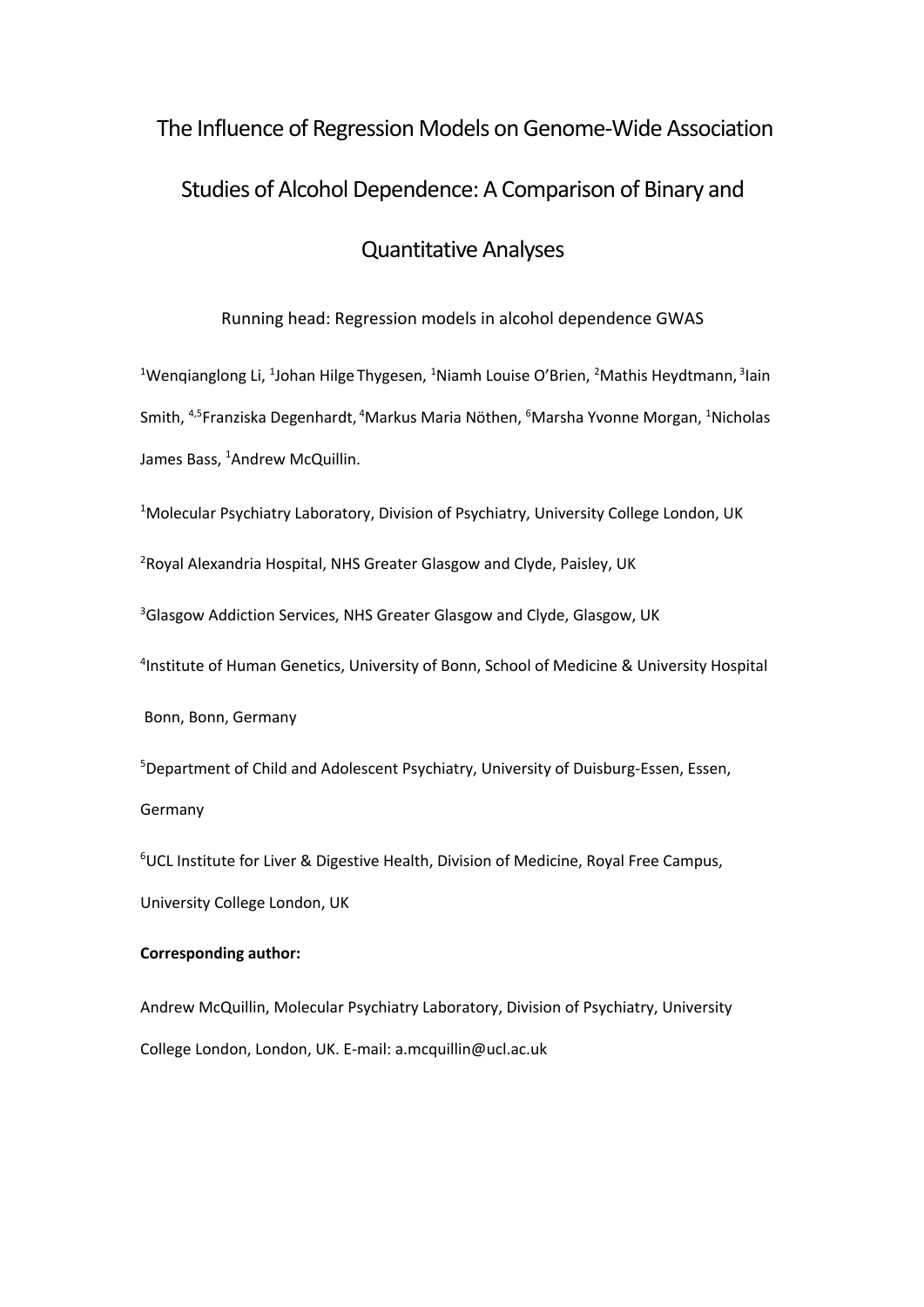#### **Sources of support**

The UCL clinical and control samples were collected with support from, the Neuroscience Research Charitable Trust, the Central London NHS (National Health Service) Blood Transfusion Service, the Camden and Islington NHS Foundation Trust, a research lectureship from the Priory Hospitals and the National Institutes for Health Research (NIHR) Mental Health Research Network (MHRN). Genotyping of the control samples was funded by the Stanley Center for Psychiatric Research at the Broad Institute. Professor McQuillin and Dr Bass are supported by the UCLH NIHR BRC. MMN and FD were supported through grants SysMedAlcoholism (01ZX1611B) and SysMedSUDs by the German Federal Ministry of Education and Research (BMBF) within the e: Med programme. Mr Wenqianglong Li is supported by China Scholarship Council (CSC) for his PhD studies.

#### **Disclaimer**

The authors have no conflict of interest to report.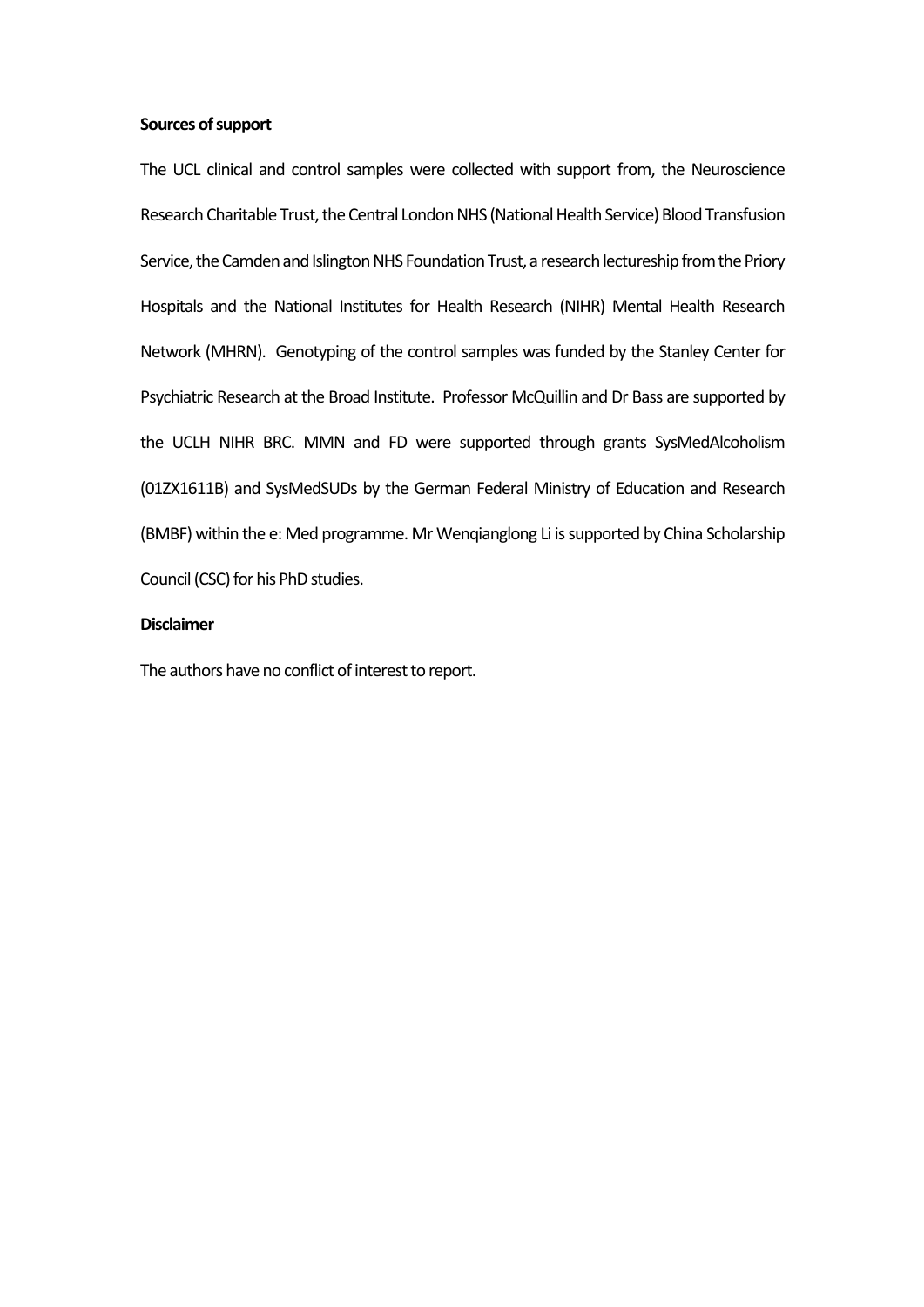## Abstract

**Introduction** Genome-wide association studies (GWAS) of alcohol dependence syndrome (ADS) to date, have utilized a case-control design and with the exception of protective variants within the alcohol metabolizing genes, have failed to identify consistently replicable loci. The variability of the ADS phenotype means that the use of quantitative variables as a proxy for the severity of ADS has the potential to facilitate identification of risk loci by increasing statistical power. The current study aims to examine the influences of using binary and adjusted quantitative measures of ADS on GWAS outcomes and on calculated polygenic risk scores (PRS).

**Methods** A GWAS was performed in 1251 healthy controls with no history of excess alcohol use and 739 patients with ADS classified using binary DMS-IV criteria. Additional two GWASs were undertaken using a quantitative score based on DSM-IV criteria, which were applied assuming both normal and non-normal distributions of the phenotypic variable. PRS analyses were performed utilizing the data from the binary and the quantitative trait analyses.

**Results** No associations were identified at genomewide significance in any of the individual GWAS; results were comparable in all three. The top associated single nucleotide polymorphism was located on the alcohol dehydrogenase gene cluster on chromosome 4, consistent with previous ADS GWAS. The quantitative trait analysis adjusted for the distribution of the criterion score and the associated PRS had the smallest standard errors and thus the greatest precision.

**Conclusion** Further exploitation of the use of qualitative trait analysis in GWAS in ADS is warranted.

**Key words**: alcohol dependence; DSM-IV criterion count; genome-wide association study;

polygenic risk score, quantitative trait; regression models.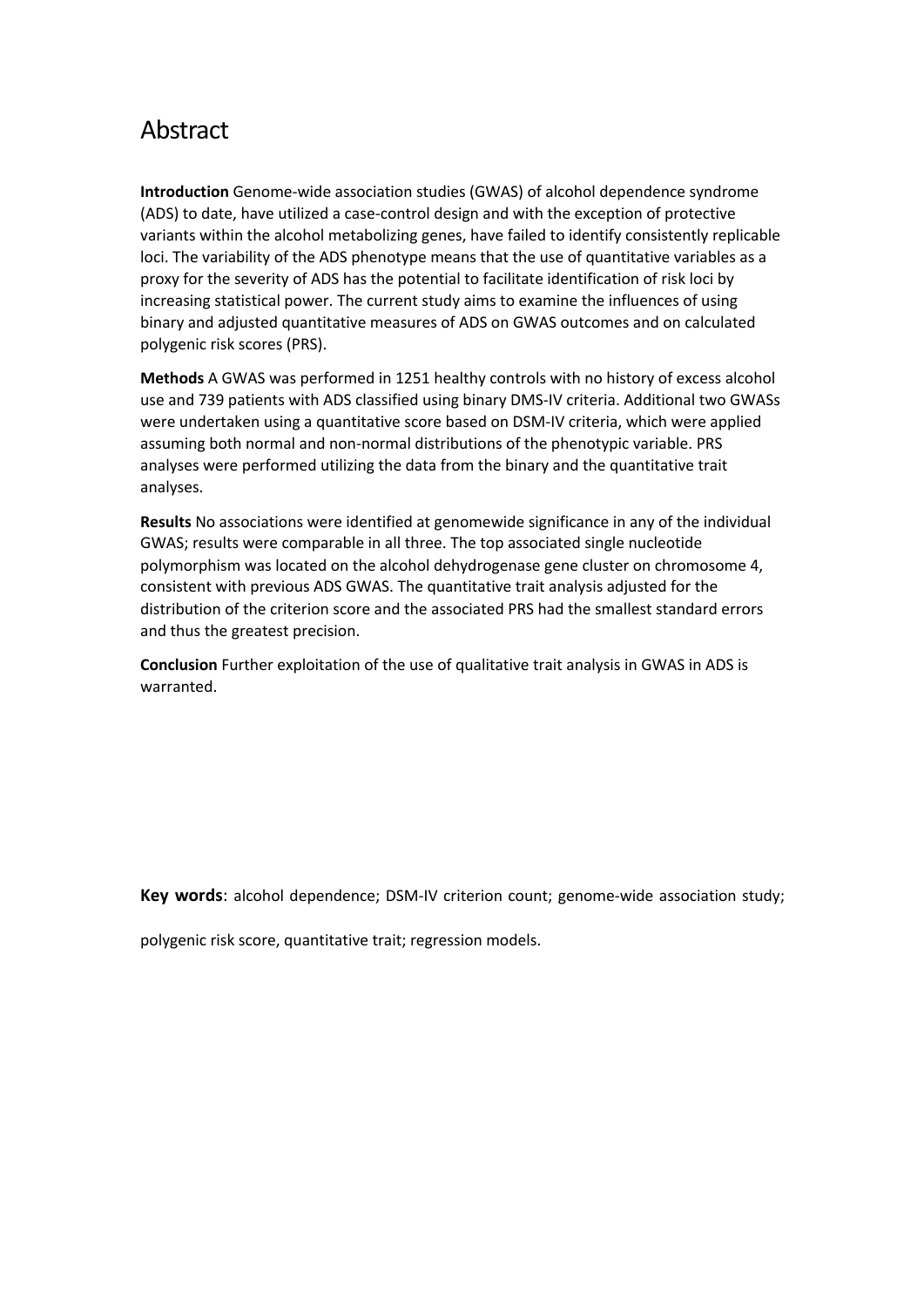## Introduction

Alcohol dependence syndrome (ADS) is a common disorder characterized by the excessive and compulsive use of alcohol, often resulting in physical, emotional and social harm; it poses significant problems for both health and social services alike. ADS is a complex disorder which is influenced by both environmental and genetic factors (Stickel, Moreno, Hampe, & Morgan, 2017). Twin, family and adoption studies provide evidence for significant heritability of the alcohol dependence and alcohol misuse phenotypes. However, the magnitude of the effect is still debated. Verhulst, Neale, & Kendler (2015) undertook a meta-analysis of data from 12 twin and five adoption studies and provided an overall estimate of the heritability for alcohol use disorders of 49%. However, in an earlier meta-analysis of over 50 family, twin and adoption studies of alcohol misuse phenotypes Walters (2002) showed that there was significant heterogeneity across studies and provided a mean heritability estimate of 24%. Walters (2002) also showed that the heritability was much stronger in men with severe alcoholism/alcohol dependence with heritability estimates of the order of 30% to 36%.

While it is generally agreed that inheritance is polygenic (Goldman, Oroszi, & Ducci, 2005; Schork & Schork, 1998), identifying the genes involved and their relative contribution is difficult because of the considerable variations observed in the design of studies, the phenotypes of the included cohorts, the general failure to control for potential confounders such as co-morbid psychiatric conditions and co-occurring substance misuse, and because many studies have lacked statistical power (Ali et al., 2015; Hirschhorn, Lohmueller, Byrne, & Hirschhorn, 2002).

The majority of the GWAS in ADS, undertaken to date, have failed to identify consistently replicable novel loci (Walters *et al.*, 2018; Kranzler *et al.*, 2019; Liu *et al.*, 2019). However, meta-analyses and studies in populations with greater phenotypic surety have identified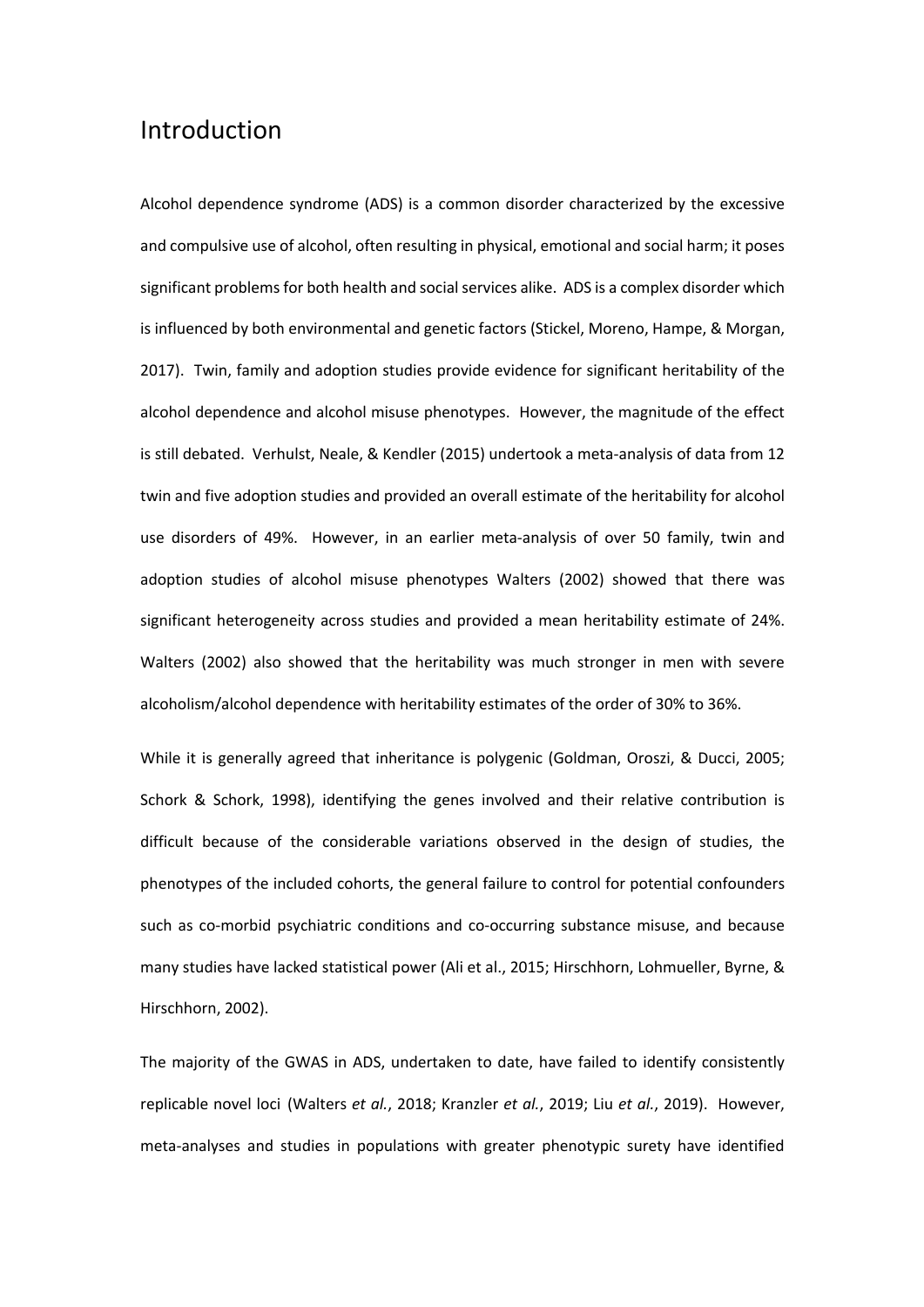genome-wide significant associations between genetic risk variants in the alcohol dehydrogenase (*ADH*) gene cluster on chromosome 4, which includes *ADH1B*, *ADH1C*, and aldehyde dehydrogenase 2 (*ALDH2*). These polymorphisms, which confer protection against problematic drinking, are significantly more prevalent in populations with East Asian ancestry (Bierut et al., 2012; Li, Zhao, & Gelernter, 2011, 2012). Other significant associations, appear to be specific to individual studies and have failed to replicate (Gelernter et al., 2014; Kranzler et al., 2019; Liu et al., 2019; R. K. Walters et al., 2018). This lack of consistency and failure to replicate may reflect genetic heterogeneity in the susceptibility to ADS and the fact that most of the published studies were likely underpowered to detect variants with small effect sizes, particularly given the stringent genome-wide significance threshold.

Most of the published ADS GWAS have utilised a case-control design (Hart & Kranzler, 2015; Stickel et al., 2017). However, within the ADS phenotype there is substantial uncertainty about which defining features might be inherited. Thus, for example, the *Diagnostic and Statistical Manual of Mental Disorders of the American Psychiatric Association (DSM) 4th edition* (American Psychiatric Association, 2000) lists seven defining symptoms: tolerance, withdrawal, desire/failed efforts to control drinking, drinking more than intended, reduced/impaired activities, primacy of drinking, and drinking despite problems. Individuals who report three or more of these features within one 12-month period are classified as having ADS. However, scores may range from 3 to 7 and it is clear that the contributing features may carry different weighting in relation to the clinical condition and its severity (Lane & Sher, 2015).

Thus, one approach to improving the identification of risk loci in ADS GWAS would be to create a quantitative variable based on the total number of DSM-IV criteria fulfilled. A score based on the DSM-IV, which is a proxy for the severity of ADS, has been used as a quantitative variable in a number of studies (Gelernter et al., 2014; Heath, Whitfield, Martin, Pergadia,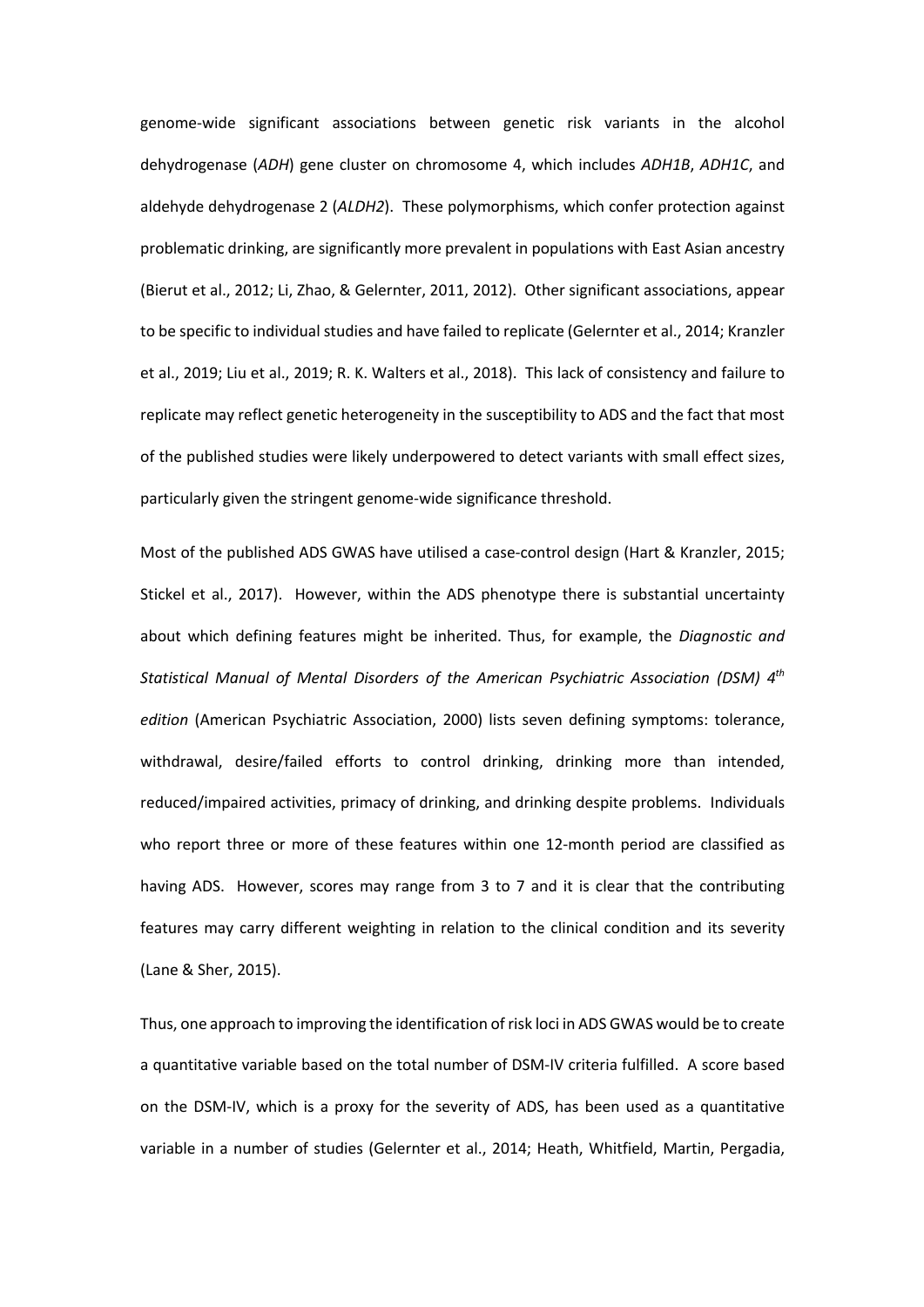Goate, Lind, Mcevoy, et al., 2011; Kendler et al., 2011; Lai et al., 2019; Mcgue, Zhang, & Miller, 2013; Wang et al., 2013). However, this approach has not, to date, identified any novel associations at genome-wide significance or else novel findings that have been replicated. However, this may reflect the fact that distribution of the ADS criterion scores within GWAS populations may be skewed towards the more severe end of the spectrum, as they are likely treatment–seeking, and hence will demonstrate a quasi-Poisson distribution. No studies examining the impact of the assumptions made with regards to the distribution of quantitative symptom data and hence no studies which have examined the influence of regression models on the ADS GWAS data.

The aims of the present study were:

1. To compare the results of a classic case-control GWAS in ADS with those obtained using the DSM-IV criterion score as a quantitative trait.

2. To determine the proportion of the variance for ADS explained by ADS risk alleles utilising PRS analyses based on the case-control and quantitative trait analyses.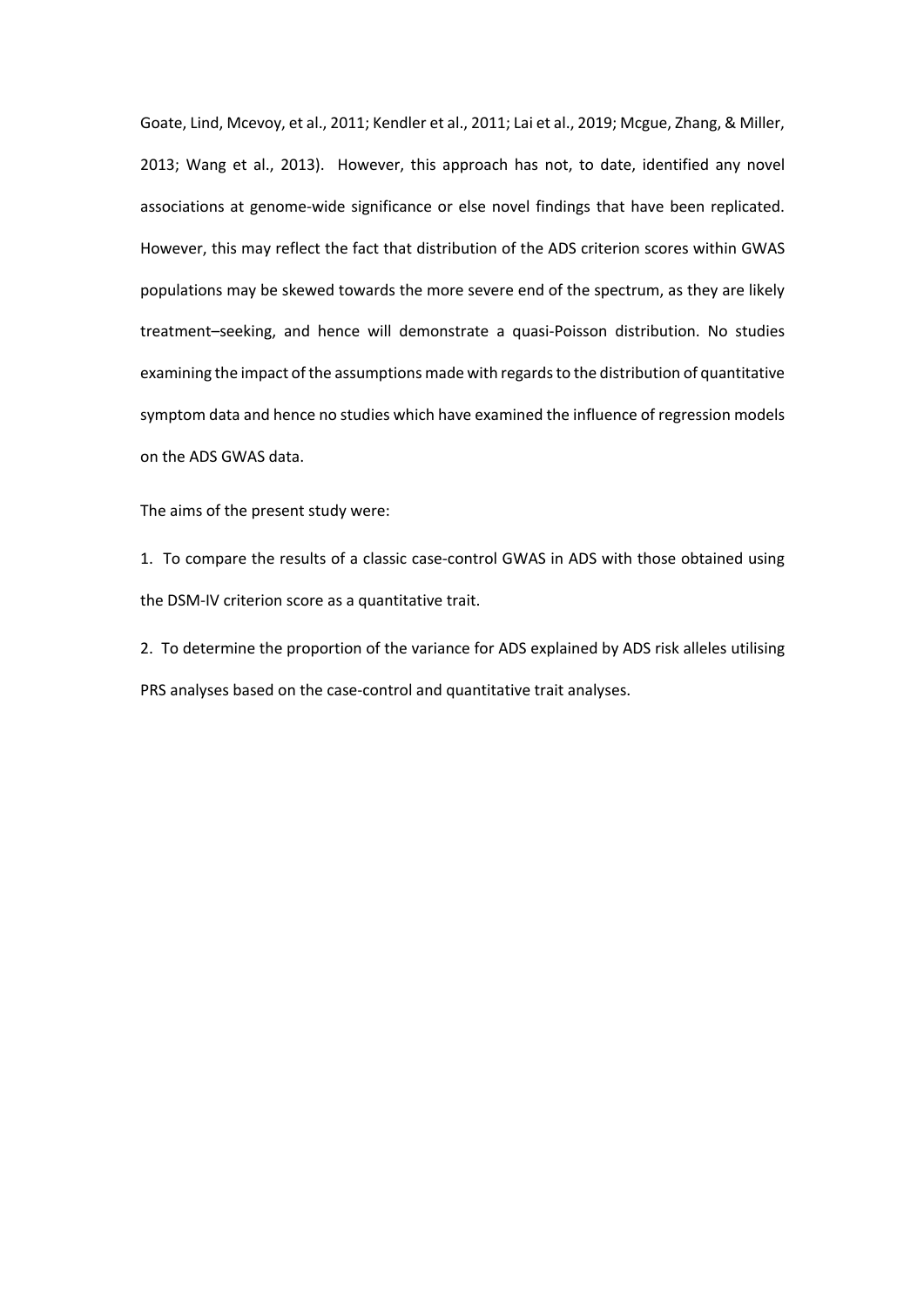## Methods

#### *Participants*

Individuals with ADS (n=741, 67 % men) were recruited from a variety of UK community and hospital-based services providing support and treatment for individuals with alcohol use disorders. The diagnosis of ADS was made by senior clinicians and trained researchers using the Alcohol Dependence Syndrome section of the Semi-Structured Assessment for the Genetics of Alcoholism (SSAGA-II) (Bucholz et al., 1994). This instrument incorporates the scoring items for the diagnosis of ADS delineated in the *Diagnostic and Statistical Manual of Mental Disorders 4th Edition* (DSM-IV) (American Psychiatric Association, 2000). All participants were of English, Scottish, Welsh or Irish descent with a maximum of one grandparent of non-British but Western European ancestry; none of these individuals was related.

Ancestrally matched, healthy controls (n = 797) were recruited from London branches of the National Health Service (NHS) blood transfusion service, from family doctor clinics and from among university students. Individuals were excluded if screening with the Schedule for Affective Disorders and Schizophrenia (SAD-L) (Endicott & Spitzer, 1978) revealed a lifetime history of neurosis, depression, bipolar disorder, schizophrenia or alcohol use disorders. DNA from a separate set of healthy controls of British ancestry (n = 454) was purchased from the European Collection of Cell Cultures (ECACC; Health Protection Agency Culture Collections, Salisbury, UK).

All procedures involving human subjects were approved by the NHS Metropolitan Multicentre Research Ethics Committee (now the South Central - Hampshire A Research Ethics Committee) approval number MREC/03/11/090. All participants provided signed informed consent.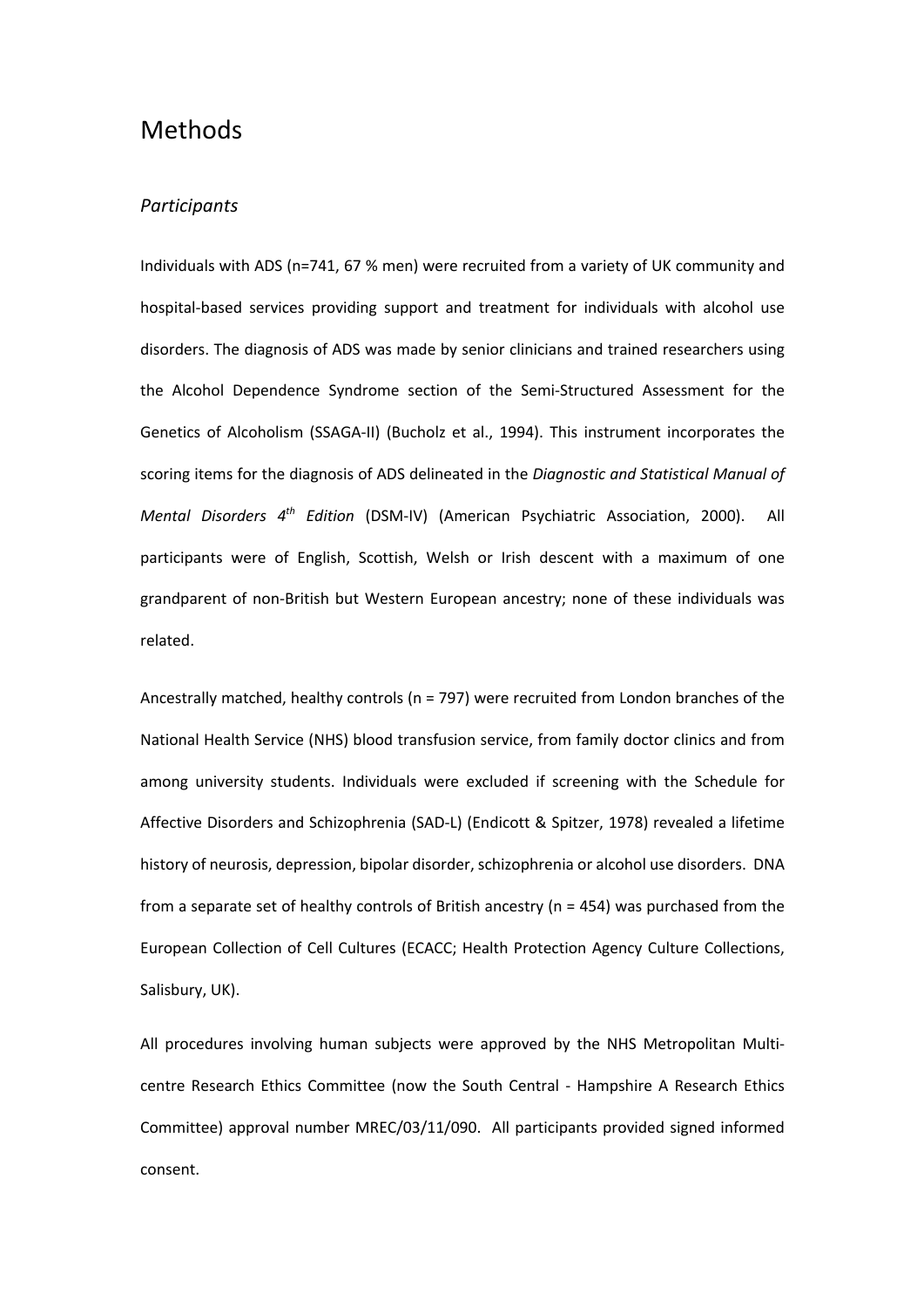#### *Genotyping, Imputation and Quality Control*

Participants provided either blood or saliva samples for genomic DNA extraction. Genotyping of the DNA samples in the ADS cohort was performed at Life and Brain GmbH, Bonn, Germany, using the Illumina PsychArray. The DNA samples from the healthy controls were genotyped at the Broad Institute, MA, USA, using the same array. Quality control of the genotype data was performed in two stages, pre-imputation with more inclusive parameters aimed at retaining a maximal number of subjects, and post-imputation with more stringent parameters aimed at obtaining a high-quality data set. Pre-imputation quality control parameters were: individuals were excluded if they had incorrect gender assignment; excessive heterozygosity (in ADS samples and healthy controls: 3 standard deviation > the mean); more than 10% of missing genotype data and evidence of relatedness. Data on SNPs which had a minor allele frequency (MAF) < 5% and/or deviated substantially from the Hardy-Weinberg equilibrium (HWE) ( $p < 10^{-6}$ ) were excluded.

Imputation was undertaken using the Haplotype Reference Consortium (release 1.1) (McCarthy et al., 2016) reference panel on the Sanger Imputation server (McCarthy et al., 2016). Genotypes were prepared as instructed and checks were performed using the HRC-1000G-check-bim tool Version 4.2.3 (Rayner, 2015) prior to the upload of data. A total of 393,270 SNPs with a MAF > 0.01 were uploaded for imputation(McCarthy et al., 2016). Prephasing was undertaken with EAGLE2 (Loh et al., 2016) and imputation was performed using the with Positional Burrows-Wheeler Transform (Durbin, 2014) method.

Post imputation quality control (QC) parameters used on the hard-called best-guess SNP genotypes. SNPs were included if they met the following criteria: INFO scores > 0.9, call rates > 99%, HWE p-value >  $1 \times 10^{-5}$ , and MAF > 5%. All QC steps were performed in PLINK2 (Chang et al., 2015). A total of 2.1 million SNPs were available for analysis following this process.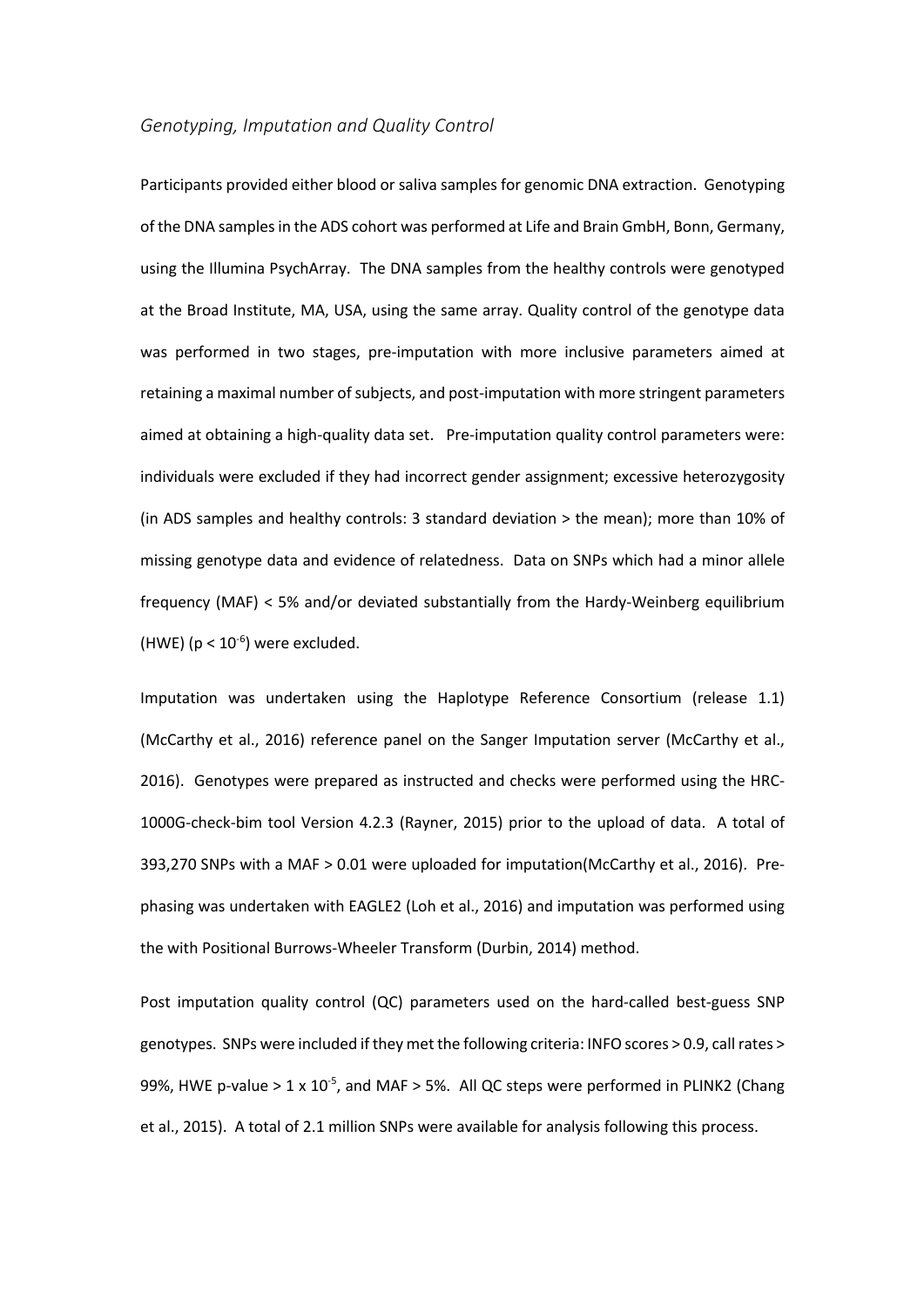#### *Statistical Analysis*

#### *Data Processing*

Participants with a DSM-IV ADS score of  $\geq 3$  were classified as alcohol dependent. The total number of positive responses to the DSM-IV listed criteria (3 to 7) was used to define the phenotype for the quantitative trait analyses (see figure 1 and table 1). The study population was recruited from treatment centres across the UK so it was anticipated that the majority would have severe ADS according to criteria. In anticipation of a prominent right skew to the criterion scores both Gaussian and quasi-Poisson distributions of the data were assumed.

#### *Association tests*

A standardised genetic relationship matrix (GRM) was first estimated from the genotype data using the genome-wide efficient mixed-model association (GEMMA) package, which is considered to be an efficient method to estimate GRM (Zhou & Stephens, 2012). The GRM was then used in a generalized linear mixed model with the *glmmkin* function in the generalized linear mixed model association test (GMMAT) package to fit three models for the binary ADS and quantitative ADS criterion scores.

Model 1 (Binomial): used the binary ADS phenotype data and assumed a Bernoulli distribution. Model 2 (Gaussian): used a fitted linear mixed model for the quantitative ADS criterion scores. Model 3 (quasi-Poisson): used the same quantitative ADS criterion scores as Model 2 but to fit the likely right-skewed distribution of the criterion scores used a quasi-Poisson regression. Individual GWASs were performed using generalized linear mixed model implemented in the GMMAT package with imputed best-guess genotypes and with sex, and the first 10 principal components as covariates (Chen et al., 2016).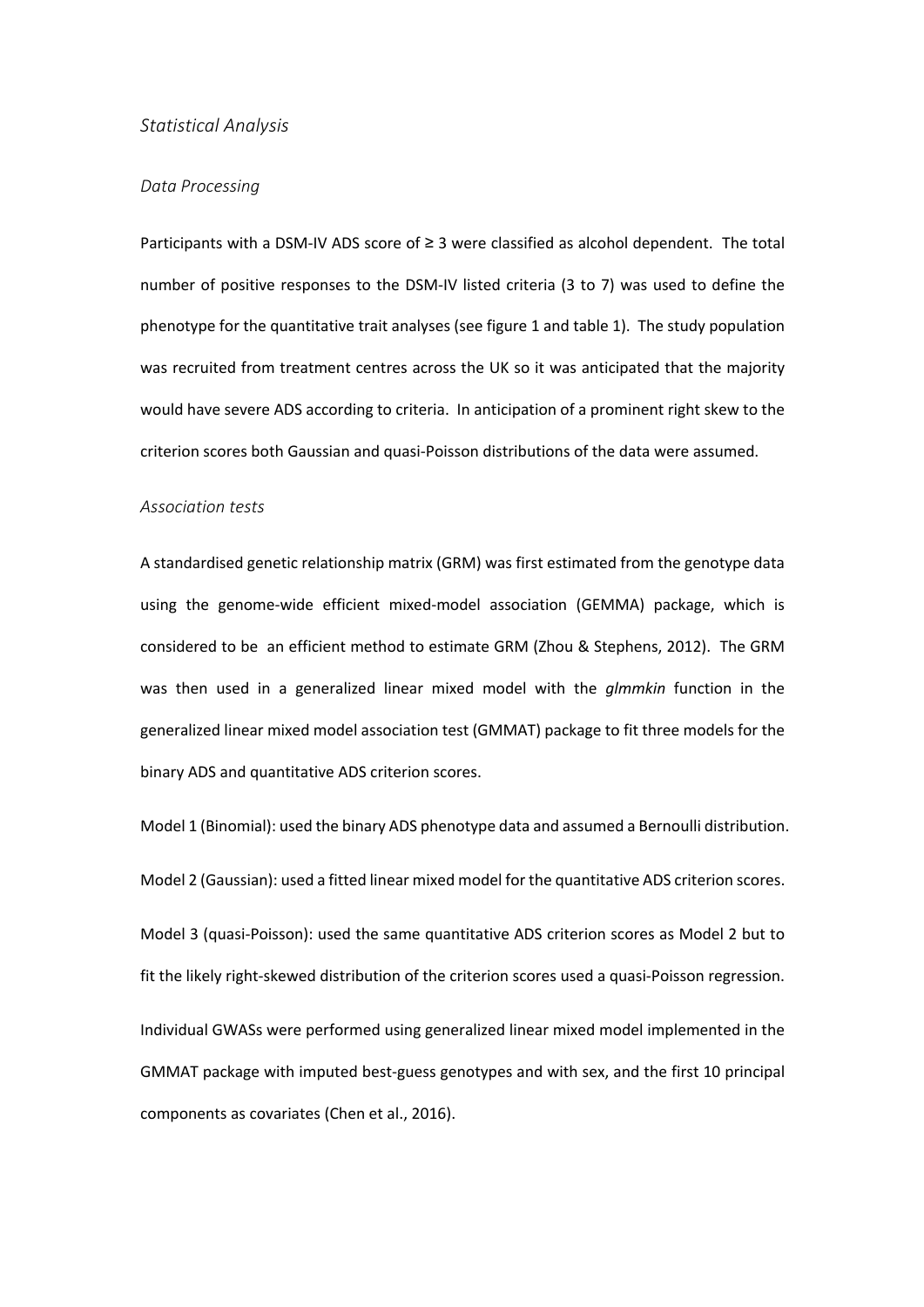Effect sizes and p-values for the top nine independent SNPs from the three individual GWASs, were generated using Wald tests. All analyses were performed using R version 3.5.1 (R Core Team, 2019).

#### *Expression and splicing quantitative trait loci (eQTLs and sQTLs)*

The GTEx V8 database was interrogated to identify correlations between genotype and gene expression levels (Carithers et al., 2015) for the top GWAS hits.

#### *Gene-based association and enrichment analyses*

The Functional Mapping and Annotation of Genome-Wide Association Studies (FUMA) package was used to explore gene prioritization, gene expression, and gene-based analyses (Watanabe et al., 2017).

#### *Polygenic risk scores*

Polygenic risk score (PRS) analyses were performed to determine the proportion of the variance for ADS that could be explained by the identified ADS risk alleles from the binary and the quantitative trait analyses. The software package PRSice2 was used to estimate the PRS at a range of nine p-value thresholds (Choi, Mak, & O'Reilly, 2020). For clumping, the linkage disequilibrium (LD) threshold was set to an  $R^2$  of 0.1 and a distance of 250kb. Sex and the first 10 PCAs were used as the covariates. Summary statistics for ADS GWAS were taken from the largest GWAS for ADS (n = 202, 004) available to date (Kranzler et al., 2019).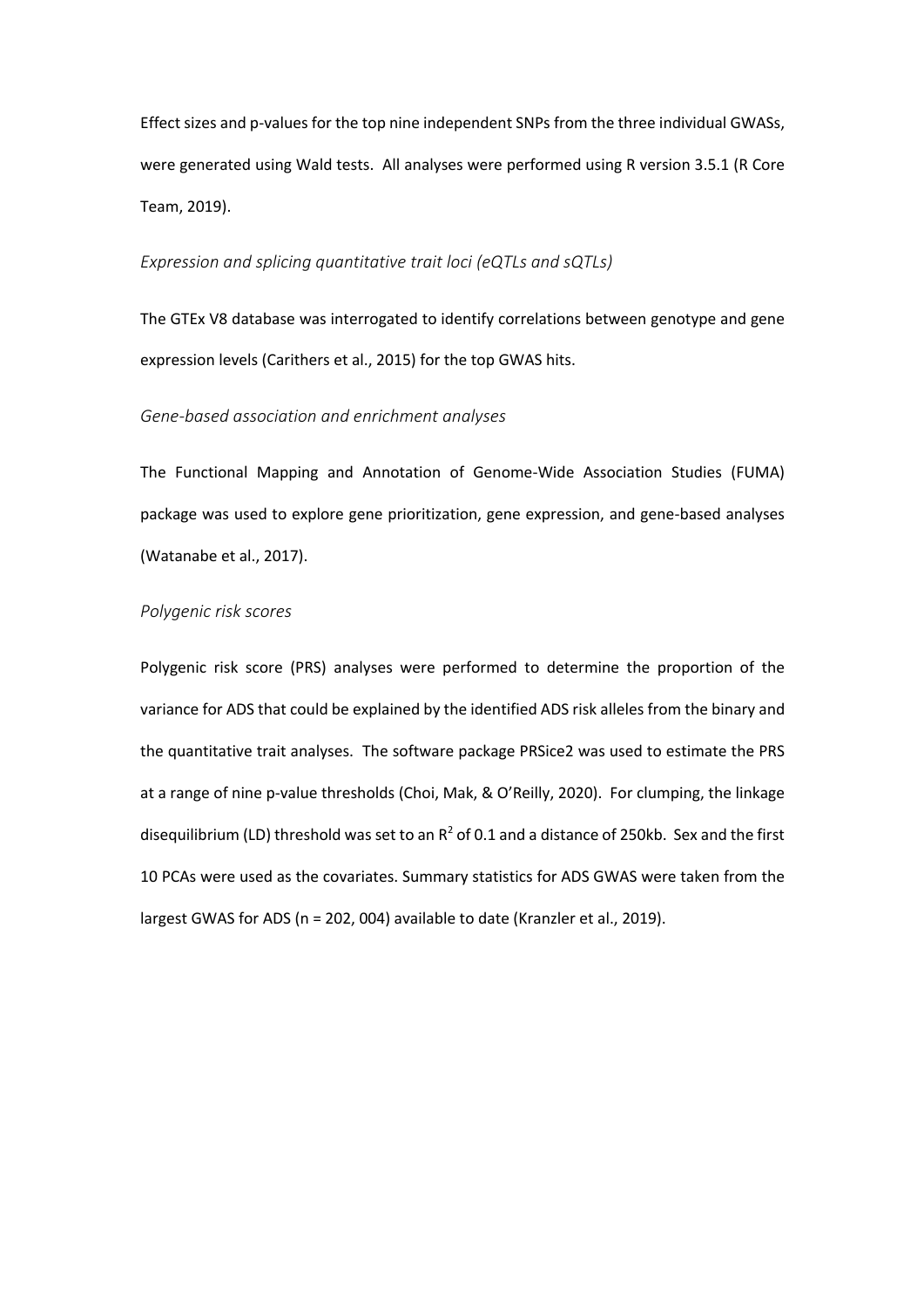## Results

Data were available for 739 (67% men) participants who fulfilled DSM-IV criteria for alcohol dependence, 2 participants with an ADS score of less than 3, and 1251 (35% men) healthy controls. The ADS criterion scores ranged from 3 to 7 but with a prominent right-skew in the distribution (Figure 1 and Table 1).

#### *GWAS*

No associations were identified in the individual GWAS which were significant at genomewide level (Table 2). The top associated SNP in the GWAS utilising a binary diagnosis for ADS (Model 1) was rs34361428, located in the *ADH* cluster on chromosome 4 ( $p = 1.31 \times 10^{-6}$ , beta = 0.47). This was also the top associated SNP identified in the GWAS based on the DSM-IV criterion scores although the levels of significance were lower in both (Model 2:p =  $2.1 \times 10^{-6}$ , beta = 0.62; Model 3:  $p = 1.22 \times 10^{-6}$ , beta = 0.24). (For Manhattan and QQ plots see Supplementary Figures 1 - 3). Conditional analyses using directly genotyped data for the functional *ADH1B* SNP rs1229984 (Way et al., 2015) in a subset of the samples with available data, did not lead to substantial changes in the effect sizes for the SNPs reported in Table 2 that are located outside of the ADH gene cluster (t-test p>0.05, data not shown).

#### *Expression and splicing quantitative trait loci (eQTLs and sQTLs)*

Based on information provided by the GTEx V8 database, rs34361428, the top identified SNP associated with ADS is a significant eQTL for  $ADH1B$  ( $p = 6.5 \times 10^{-17}$ , normalised effect size (NES) = -0.27); carriage of the C allele is associated with increased expression of *ADH1B*. rs34361428 is also a significant eQTL for *ADH1C* (p = 3.6 x10<sup>-12</sup>, NES = -0.22), *ADH1A* (p = 1.4 x10<sup>-11</sup>, NES =  $-0.33$ ), and *METAP1* ( $p = 0.0002$ , NES =  $-0.065$ ); at both loci the C allele is associated with decreased expression. Additionally, single-tissue sQTLs data from GTEx V8 show that rs34361428 is a significant sQTL for  $ADH1C$  (p = 8.6 x10<sup>-7</sup>, NES = -0.54); splicing is influenced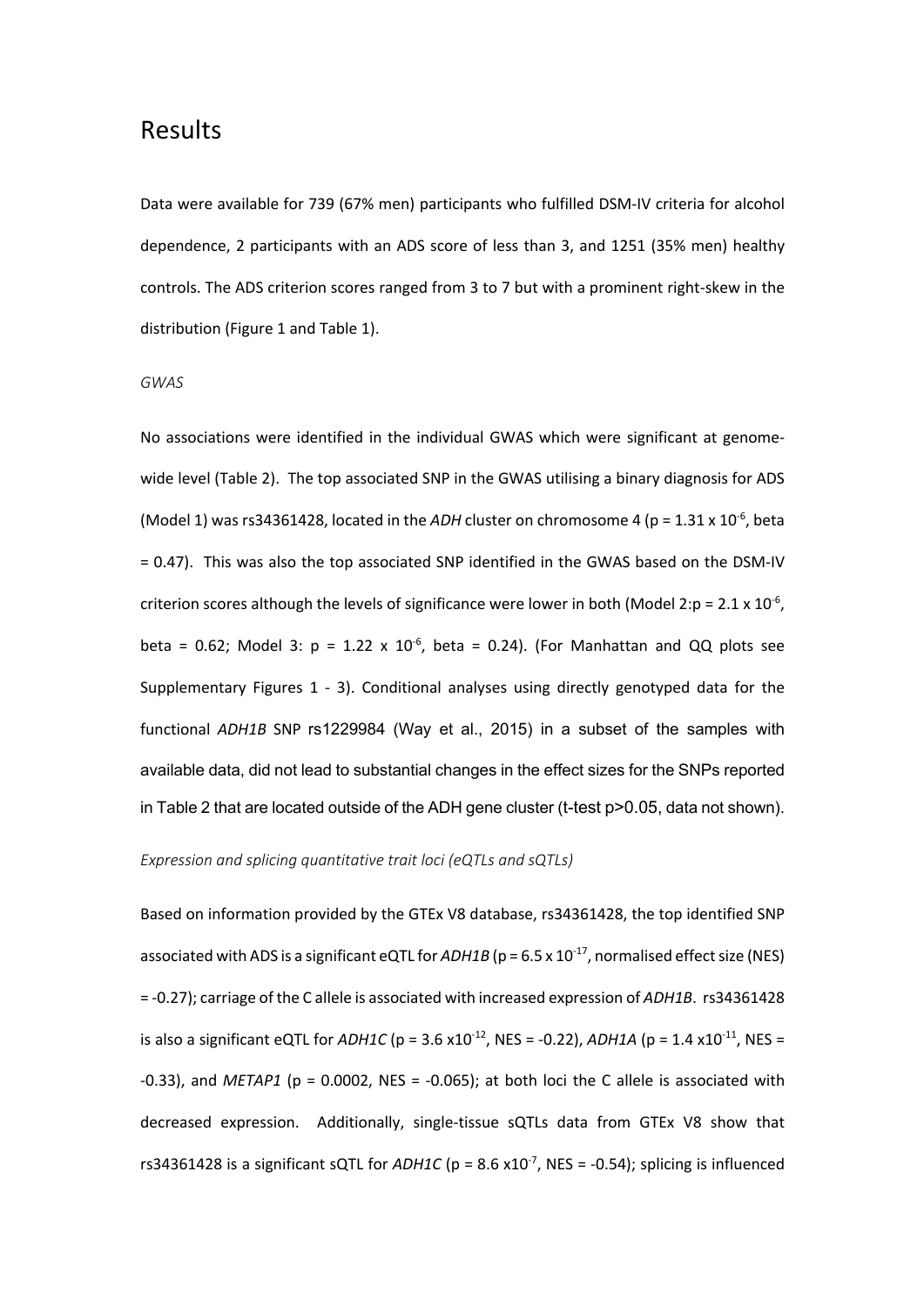by the C allele but varies by tissue; carriage of the C allele is associated with decreased splicing in the liver.

#### *Gene-based test, pathway, and enrichment analyses*

MAGMA gene-based tests showed no significant gene prioritization and gene expression. Likewise, MAGMA gene-set analysis revealed no significant gene set related to ADS in the data after correcting for multiple testing (Supplementary table 1). MAGMA tissue expression analysis also showed no significant enrichment for any tissue types (Supplementary Figures 4 - 6).

#### *Polygenic risk scores (PRS) analysis*

The PRS generated from publicly available ADS GWASs were tested in the sample included in the three individual GWAS. The PRSs explained a proportion of the variance for ADS at all pvalue thresholds. At a threshold of 0.5 the binary model explained 3.61% of the variance (p = 0.023) for ADS and the quantitative model upwards of 2.64% of the variance ( $p = 4.53 \times 10^{-15}$ ) (Table 3). The PRS based on the binary model seemed to explain more of the variance in ADS than the quantitative models but the difference was not significant ( $p = 0.22$ ).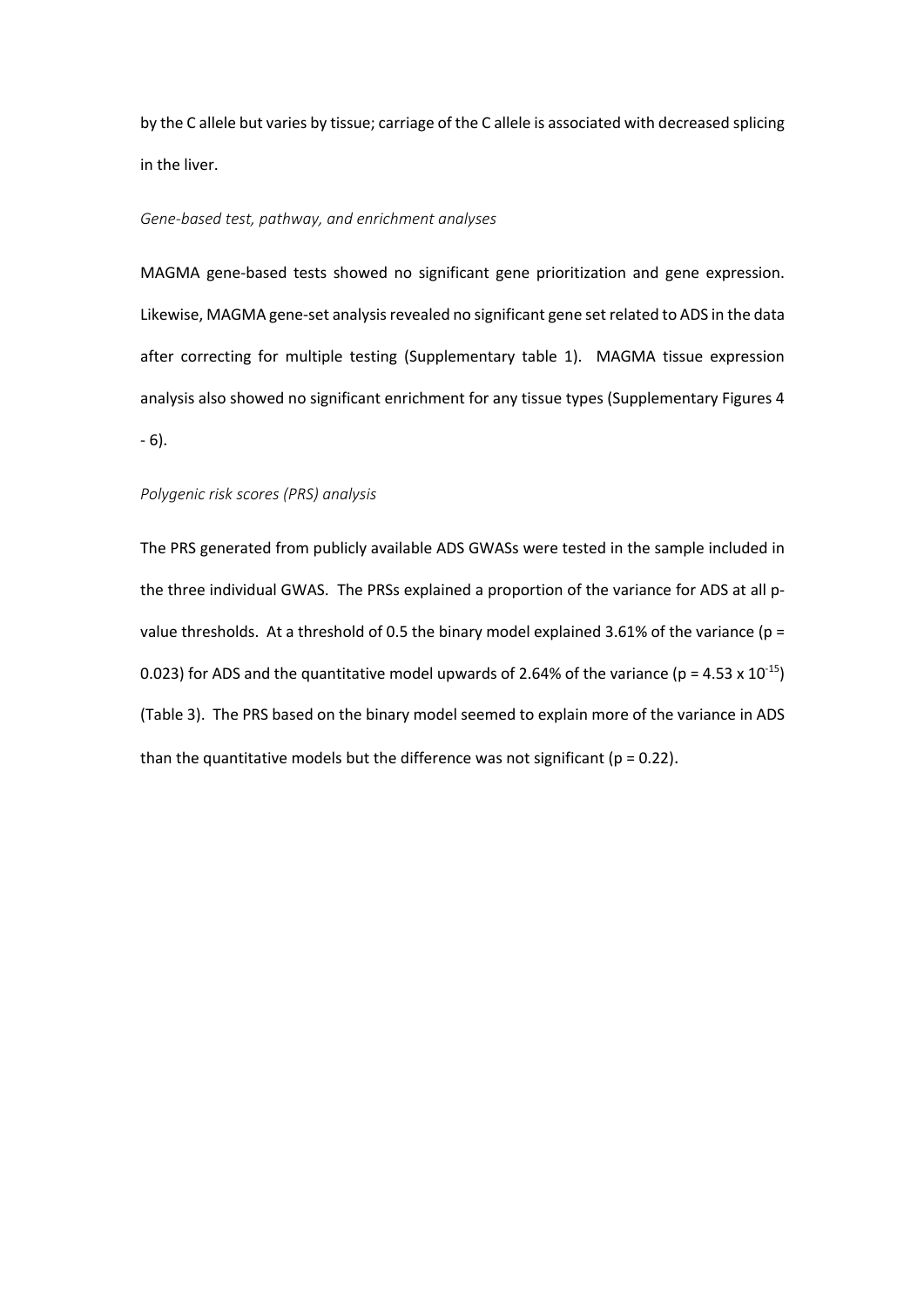## Discussion

Classical GWAS approaches in ADS have failed to identify consistently replicable loci with the exception of protective variants within the alcohol metabolizing genes, notably *ADH1B*, and to a lesser degree, *ADH1C,* but these explain only a small proportion of the associated risk (Hart & Kranzler, 2015; Stickel et al., 2017). Thus, as with other complex traits, it is likely that a large number of causal risk variants contribute to the development of ADS but that individually they have comparatively small effects sizes (Manolio et al., 2009). This coupled with the stringent correction for the large number of SNPs tested in GWAS, means that very large samples will be necessary to reliably detect the associated loci.

An additional challenge to the identification of novel loci contributing to the risk for developing ADS may be the underlying heterogeneity of the condition. The majority of the GWAS undertaken to date have used a binary case-control definition for the ADS phenotype. Another strategy which might improve the detection of variants would be use the more granular approach of defining quantitative traits. Use of quantitative traits could potentially enhance statistical power, produce unbiased PRSs, and identify quantitative mechanisms. The disconnect between a disorder's dichotic classification and the quantitatively distributed polygenic liabilities was examined by Plomin et al., (2009) who commented that the genetic foundation of common disorders is constituted by 'the quantitative extremes of continuous distributions of genetic risk'.

One approach would be to create a quantitative variable based on the total number of DSM-IV criteria fulfilled in order to reduce clinical and genetic heterogeneity.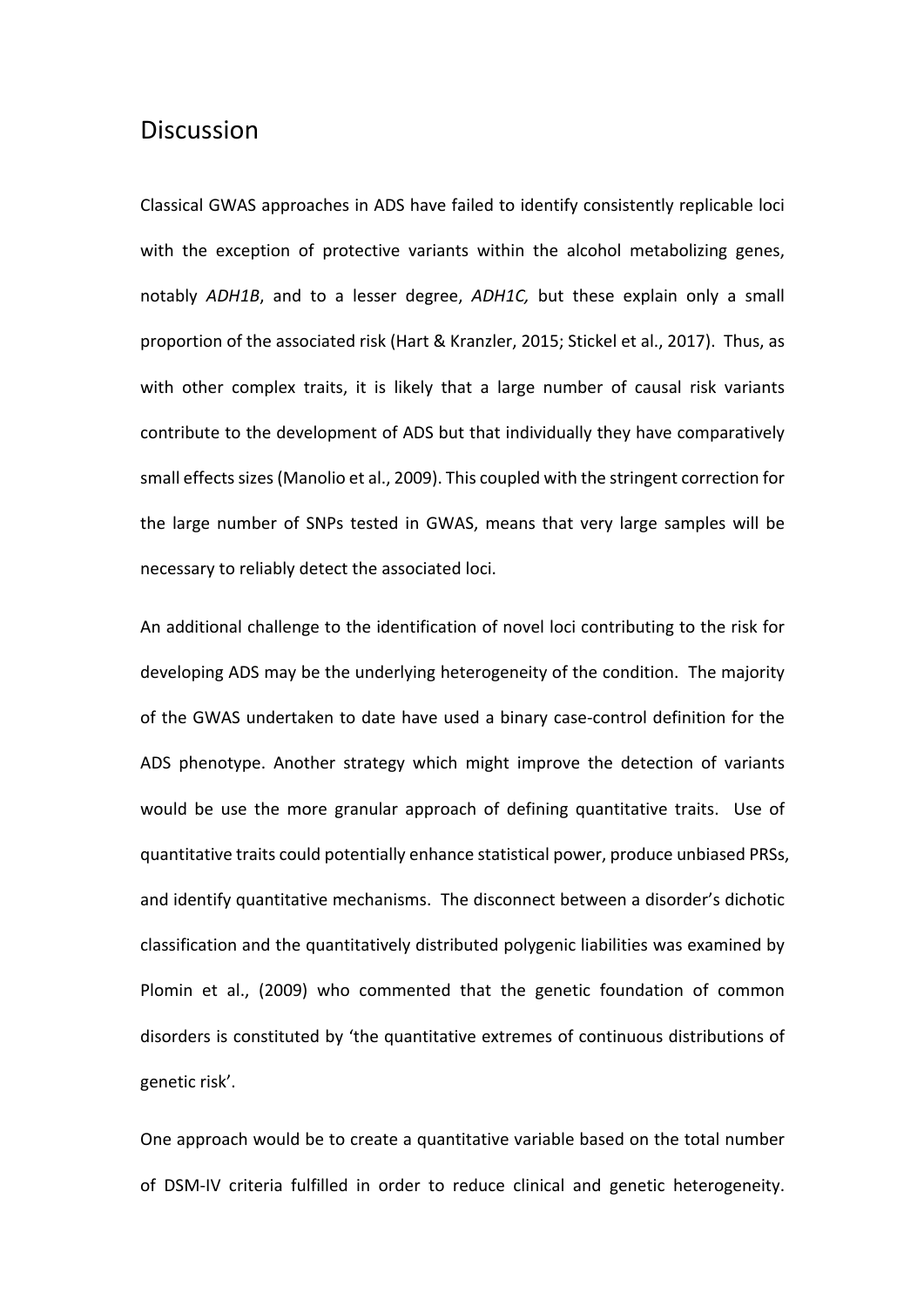Although multiple combinations of criteria and study characteristics may result in a similar criterion count, this proxy for ADS severity has been successfully employed in previous studies although did not result in the identification of any additional findings at genome wide significance (Heath et al., 2011; Kendler et al., 2011; Mcgue et al., 2013; Wang et al., 2013).

Gelernter et al., (2014) included DSM-IV ADS criterion counts in their GWAS of ADS to increase statistical power and to correct for co-occurring dependences. They reported association with the *ADH* cluster (*ADH1B* and *ADH1C*), and other novel loci that included *MTIF2*, *CCDC88A*, *PDLIM5*, and *LOC100507053*. However, the results were not replicated in two much larger meta-analyses (Kranzler et al., 2019; R. K. Walters et al., 2018). Lai et al., (2019) have recently undertaken a GWAS in ADS based on DSM-IV criteria counts in European and African Americans and reported an association with a SNP in *ADH1B* at genome wide significance. In addition, they reported four novel loci associated with individual DSM-IV criteria. However, apart from the *ADH1B* locus, only one SNP on chromosome 8 replicated in an independent dataset and metaanalysis (P = 3.71 x 10−9 ) and the only gene near this region, *FAM84B,* does not appear to be related to any neuropsychiatric disorder. Nevertheless, while significant increases in sample size can potentially overcome the heterogeneity in ADS, the study of quantitative traits could provide a more detailed picture of how genetic risk variants influence the disorder. Such quantitative approaches have also been applied to the analysis of Alcohol Use Disorders Identification Test (AUDIT) data on alcohol use and these have produced robust findings. Interestingly the findings from the analysis of AUDIT data and data on alcohol dependence syndrome have provided evidence for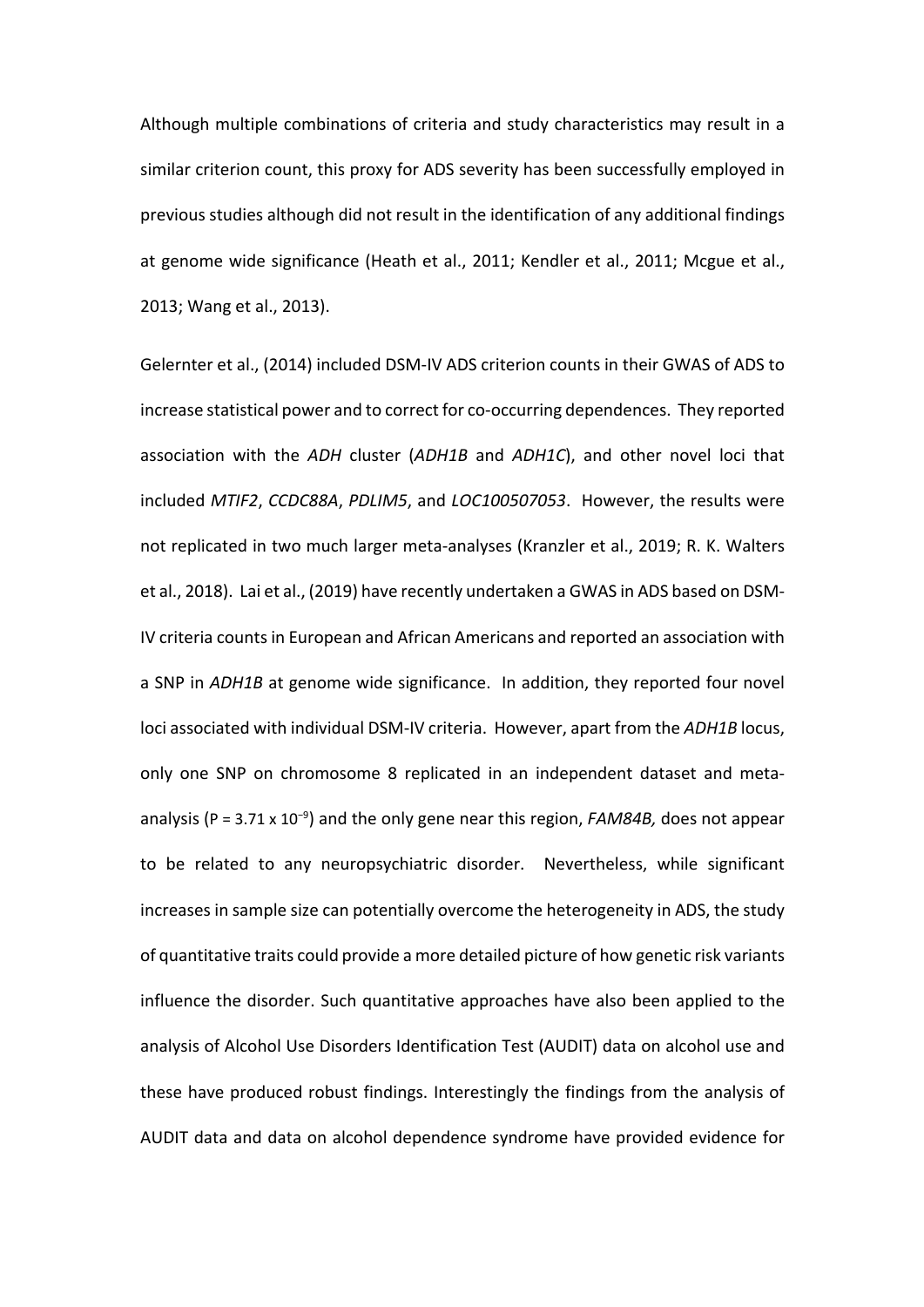some important differences in the liability for the two traits (Sanchez-Roige et al., 2019).

One consideration that needs to be taken into account when adopting a quantitative approach in GWAS is that the phenotypic data used in the analysis may not be normally distributed. Thus, the GWAS employing the DSM-IV criterion scores, as a surrogate for disease severity, was undertaken using both a linear regression model, based on the assumption that the sores would be normally distribute, and a quasi-Poisson regression model based on an assumption that the data would show a prominent right skew, which indeed it did.

All three GWAS produced similar results although those obtained with the quasi-Poisson regression model had the smallest standard errors. No associations were identified which were significant at genome-wide level. The top associated SNP, which was consistent across all three GWAS, was rs34361428, which is located in the *ADH* cluster on chromosome 4. This SNP is an eQTL for *ADH1B*, *ADH1C*, *ADH1A*, and *METAP1* and its association with ADS has been reported previously (Goldman et al., 2005; Li et al., 2011; Luczak, Glatt, & Wall, 2006; R. K. Walters et al., 2018; Zuo et al., 2012). *METAP1* (methionyl aminopeptidase 1) is a protein coding gene and its biological pathways are related to metabolism of fat-soluble vitamins. The C allele of rs34361428 is associated with reduced expression of METAP1. This association has been reported previously but specifically in African Americans classified as having alcohol use disorder (Gelernter et al., 2014; Kranzler et al., 2019).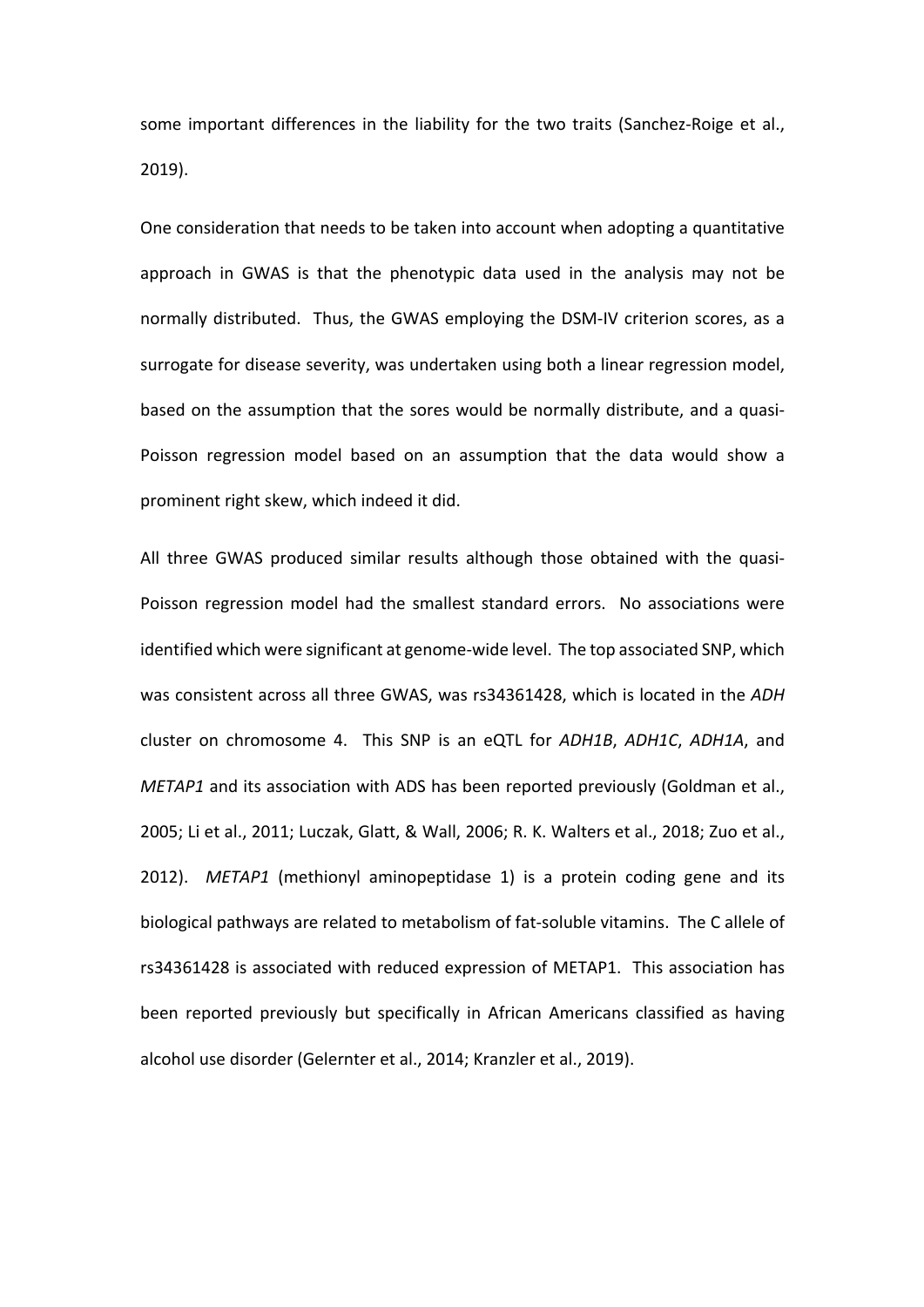There were no significant differences in the variance estimates provided by the binary and quantitative models despite the fact that the quantitative PRS offered more precise estimates.

This study had two clear limitations: first the relatively small numbers and second the highly selected nature of both the cases and controls. Thus, the cases were treatmentseeking chronic alcohol misusers, the majority of whom had the most severe ADS phenotype. In contrast, the majority of the controls were healthy blood donors or screened controls with no past or current history of excess alcohol use. Inclusion of a cohort of non-dependent heavy drinkers and a general population sample would have provided a better representation of the alcohol consumption spectrum. The strengths of this study are its novel approach to the analysis of the GWAS data which took into account the distribution of the phenotypic trait of interest and the fact that it can be used as a template for future studies.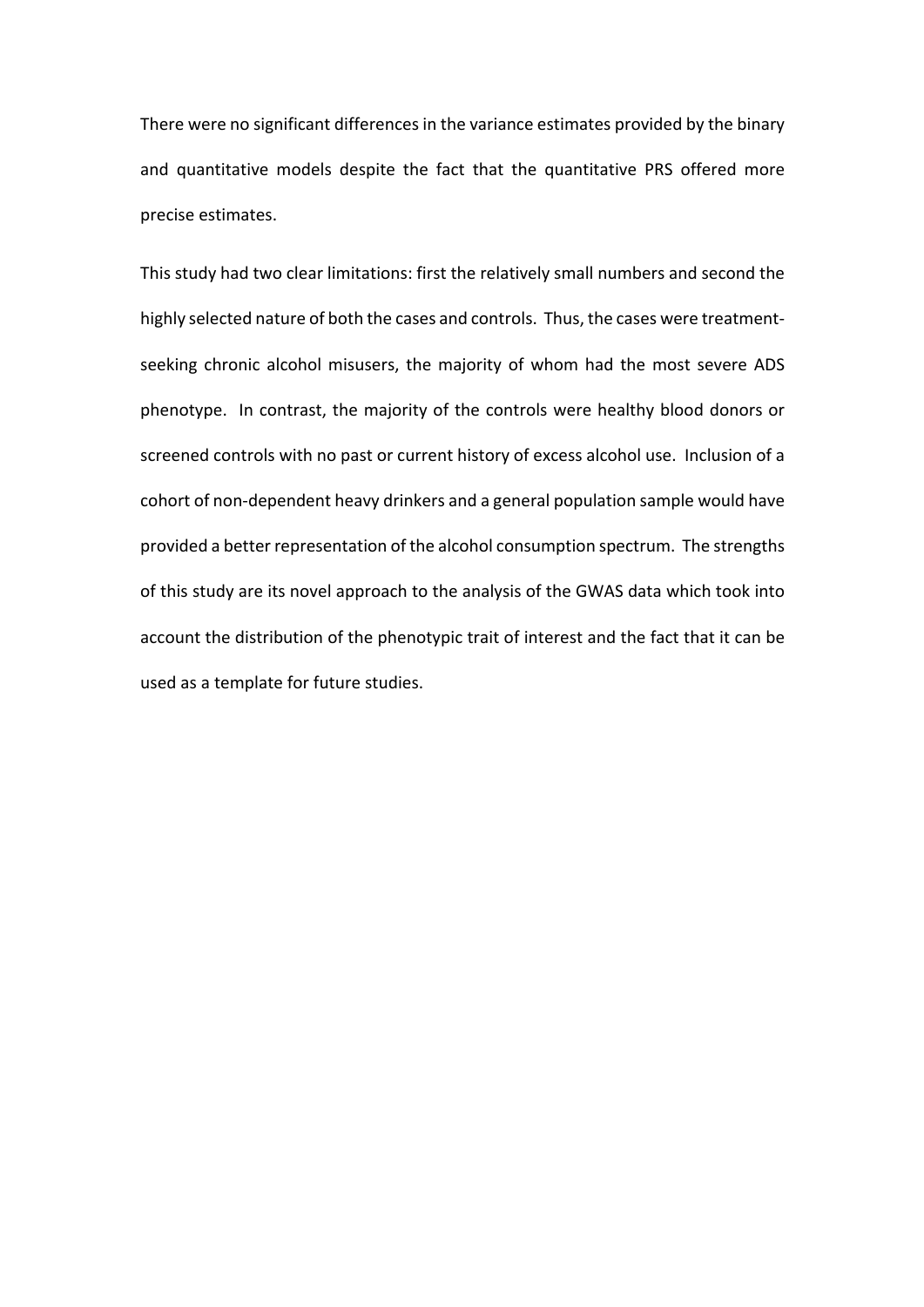## References

- Ali, M. A., Way, M. J., Marks, M., Guerrini, I., Thomson, A. D., Strang, J., … Morgan, M. Y. (2015). Phenotypic heterogeneity in study populations may significantly confound the results of genetic association studies on alcohol dependence. *Psychiatric Genetics*. https://doi.org/10.1097/YPG.0000000000000105
- American Psychiatric Association. (2000). Diagnostic and Statistical Manual of Mental Disorders, 4th Ed. DSM-IV-TR. In *American Journal of Critical Care*. https://doi.org/10.1176/dsm 10.1176/appi.books.9780890420249.dsm-iv-tr

Bierut, L. J., Goate, A. M., Breslau, N., Johnson, E. O., Bertelsen, S., Fox, L., … Edenberg, H. J. (2012). ADH1B is associated with alcohol dependence and alcohol consumption in populations of European and African ancestry. *Molecular Psychiatry*. https://doi.org/10.1038/mp.2011.124

- Bucholz, K. K., Cadoret, R., Cloninger, C. R., Dinwiddie, S. H., Hesselbrock, V. M., Nurnberger, J. I., … Schuckit, M. A. (1994). A new, semi-structured psychiatric interview for use in genetic linkage studies: a report on the reliability of the SSAGA. *Journal of Studies on Alcohol*, *55*(2), 149–158. https://doi.org/10.15288/jsa.1994.55.149
- Carithers, L. J., Ardlie, K., Barcus, M., Branton, P. A., Britton, A., Buia, S. A., … Williams, P. (2015). A Novel Approach to High-Quality Postmortem Tissue Procurement: The GTEx Project. *Biopreservation and Biobanking*. https://doi.org/10.1089/bio.2015.0032
- Chang, C. C., Chow, C. C., Tellier, L. C. A. M., Vattikuti, S., Purcell, S. M., & Lee, J. J. (2015). Second-generation PLINK: Rising to the challenge of larger and richer datasets. *GigaScience*. https://doi.org/10.1186/s13742-015-0047-8

Chen, H., Wang, C., Conomos, M. P., Stilp, A. M., Li, Z., Sofer, T., … Lin, X. (2016). Control for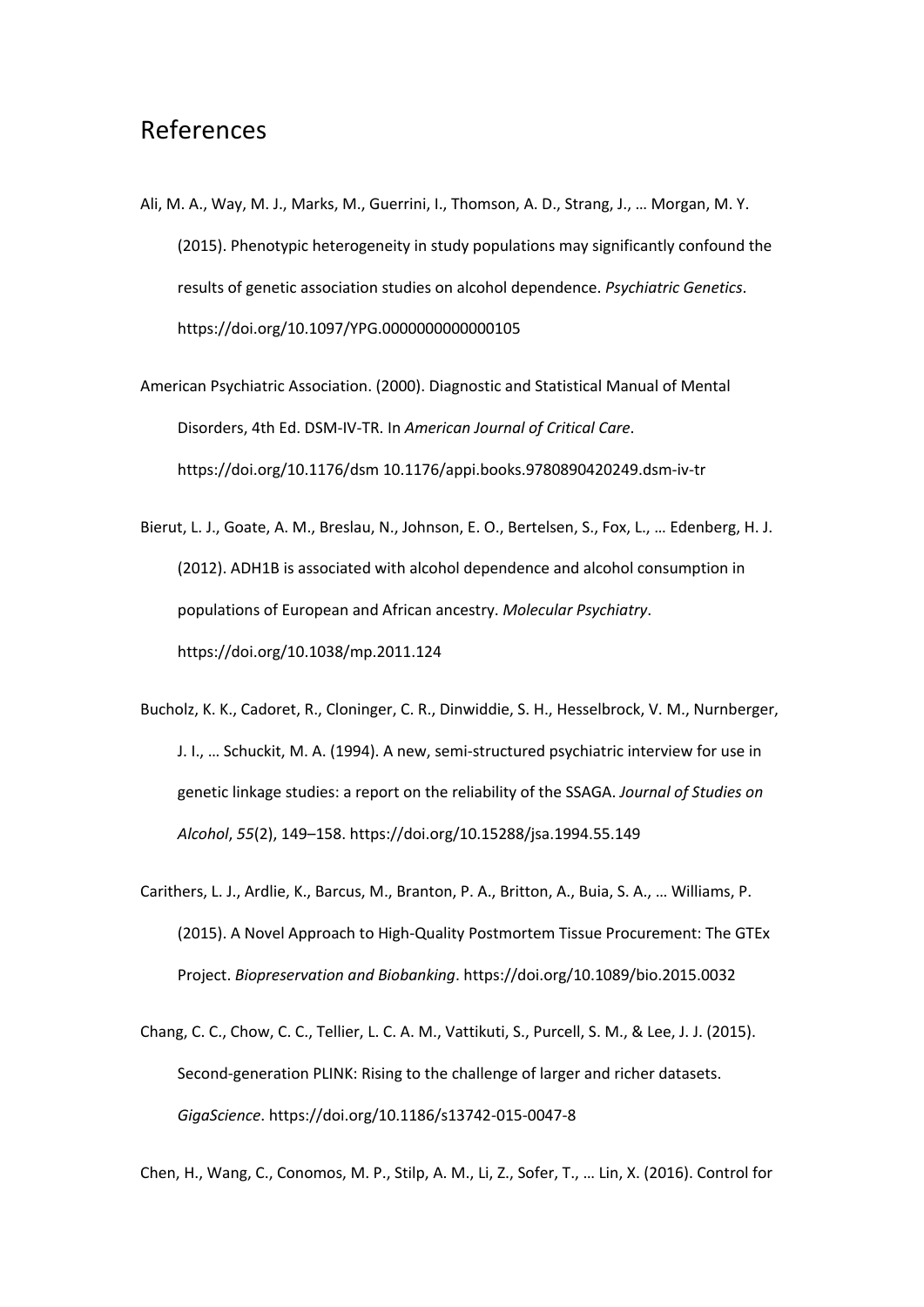Population Structure and Relatedness for Binary Traits in Genetic Association Studies via Logistic Mixed Models. *American Journal of Human Genetics*. https://doi.org/10.1016/j.ajhg.2016.02.012

Choi, S. W., Mak, T. S. H., & O'Reilly, P. F. (2020). Tutorial: a guide to performing polygenic risk score analyses. *Nature Protocols*. https://doi.org/10.1038/s41596-020-0353-1

Durbin, R. (2014). Efficient haplotype matching and storage using the positional Burrows-Wheeler transform (PBWT). *Bioinformatics*.

https://doi.org/10.1093/bioinformatics/btu014

- Endicott, J., & Spitzer, R. L. (1978). A Diagnostic Interview: The Schedule for Affective Disorders and Schizophrenia. *Archives of General Psychiatry*. https://doi.org/10.1001/archpsyc.1978.01770310043002
- Gelernter, J., Kranzler, H. R., Sherva, R., Almasy, L., Koesterer, R., Smith, A. H., … Farrer, L. A. (2014). Genome-wide association study of alcohol dependence:significant findings in African- and European-Americans including novel risk loci. *Molecular Psychiatry*, *19*(1), 41–49. https://doi.org/10.1038/mp.2013.145
- Goldman, D., Oroszi, G., & Ducci, F. (2005). The genetics of addictions: Uncovering the genes. *Nature Reviews Genetics*, *6*(7), 521–532. https://doi.org/10.1038/nrg1635

Hart, A. B., & Kranzler, H. R. (2015). Alcohol Dependence Genetics: Lessons Learned From Genome-Wide Association Studies (GWAS) and Post-GWAS Analyses. *Alcoholism: Clinical and Experimental Research*, *39*(8), 1312–1327. https://doi.org/10.1111/acer.12792

Heath, A. C., Whitfield, J. B., Martin, N. G., Pergadia, M. L., Goate, A. M., Lind, P. A., … Montgomery, G. W. (2011). A Quantitative-Trait Genome-Wide Association Study of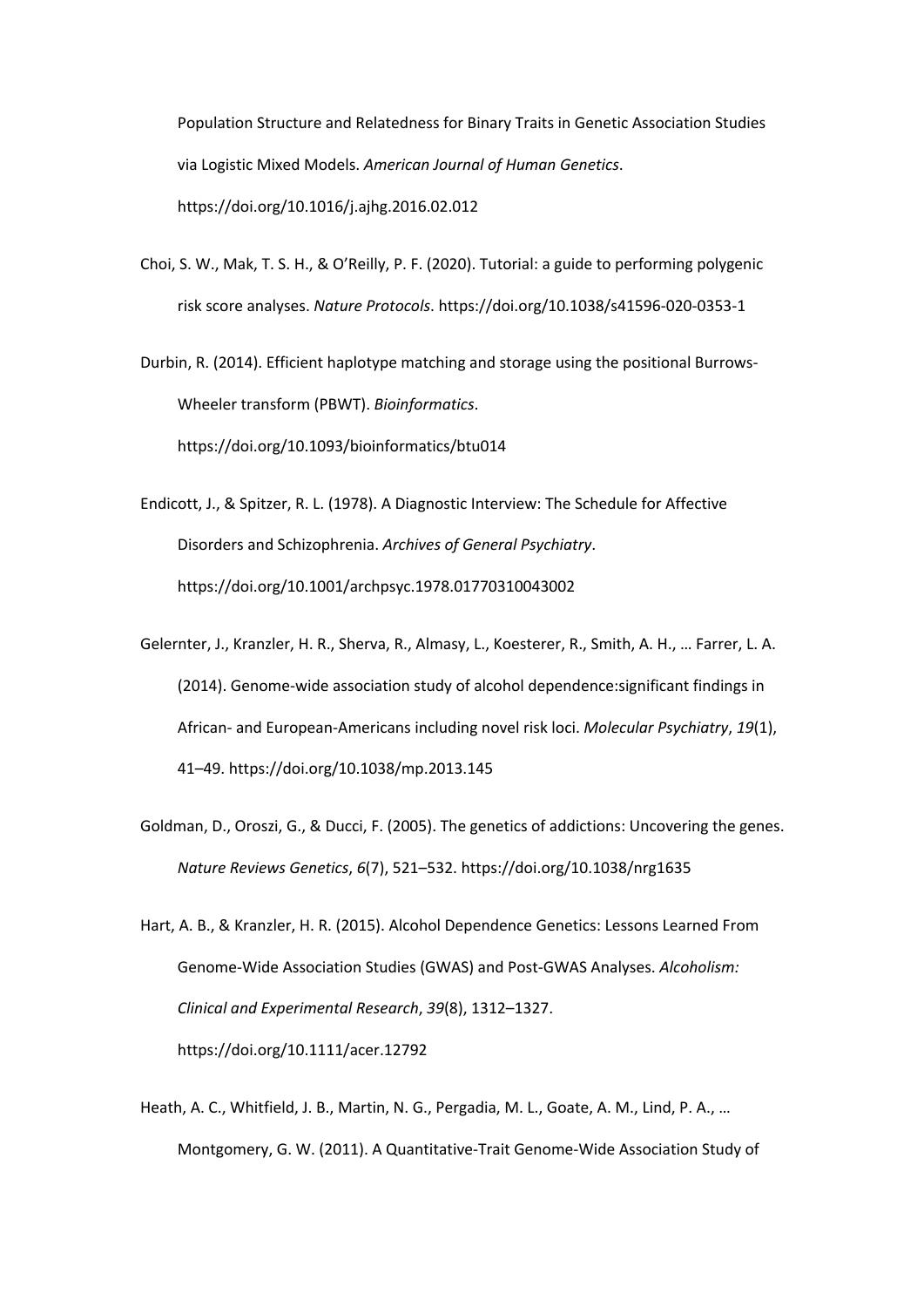Alcoholism Risk in the Community : Findings and Implications. *BPS*, *70*(6), 513–518. https://doi.org/10.1016/j.biopsych.2011.02.028

- Heath, A. C., Whitfield, J. B., Martin, N. G., Pergadia, M. L., Goate, A. M., Lind, P. A., … Montgomery, G. W. (2011). A quantitative-trait genome-wide association study of alcoholism risk in the community: Findings and implications. *Biological Psychiatry*. https://doi.org/10.1016/j.biopsych.2011.02.028
- Hirschhorn, J. N., Lohmueller, K., Byrne, E., & Hirschhorn, K. (2002). A comprehensive review of genetic association studies. *Genetics in Medicine*. https://doi.org/10.1097/00125817-200203000-00002
- Kendler, K. S., Kalsi, G., Holmans, P. A., Sanders, A. R., Aggen, S. H., Dick, D. M., … Gejman, P. V. (2011). *Genomewide Association Analysis of Symptoms of Alcohol Dependence in the Molecular Genetics of Schizophrenia ( MGS2 ) Control Sample*. *35*(5), 963–975. https://doi.org/10.1111/j.1530-0277.2010.01427.x
- Kranzler, H. R., Zhou, H., Kember, R. L., Smith, R. V., Justice, A. C., Damrauer, S., … Gelernter, J. (2019). *Genome-wide association study of alcohol consumption and use disorder in 274,424 individuals from multiple populations*. 1–11. https://doi.org/10.1038/s41467- 019-09480-8
- Lai, D., Wetherill, L., Bertelsen, S., Carey, C. E., Kamarajan, C., Kapoor, M., … Foroud, T. (2019). Genome-wide association studies of alcohol dependence, DSM-IV criterion count and individual criteria. *Genes, Brain and Behavior*, *18*(6), 1–14. https://doi.org/10.1111/gbb.12579
- Lane, S. P., & Sher, K. J. (2015). Limits of current approaches to diagnosis severity based on criterion counts: An example with DSM-5 alcohol use disorder. *Clinical Psychological Science*. https://doi.org/10.1177/2167702614553026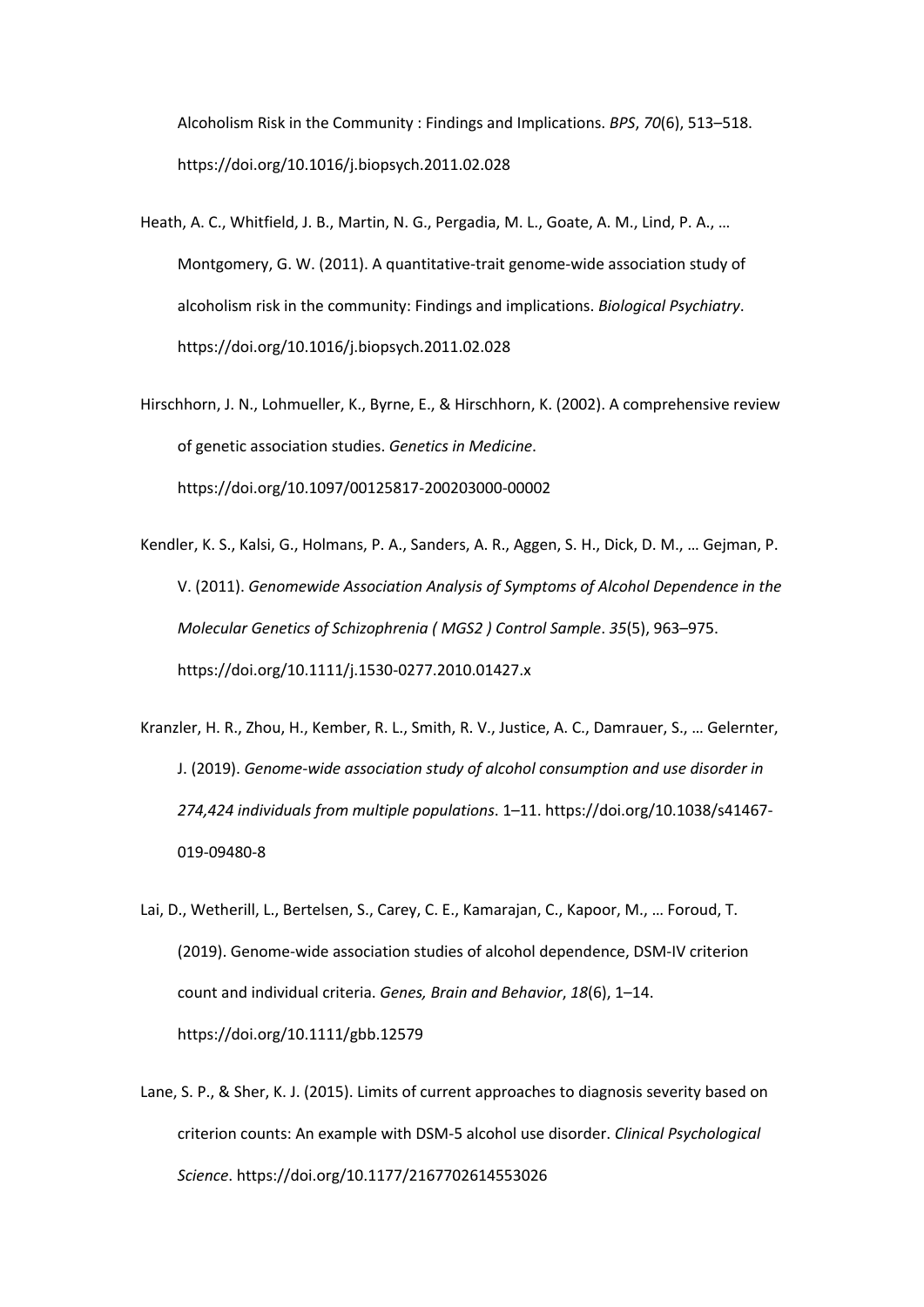- Li, D., Zhao, H., & Gelernter, J. (2011). Strong association of the alcohol dehydrogenase 1B gene (ADH1B) with alcohol dependence and alcohol-induced medical diseases. *Biological Psychiatry*. https://doi.org/10.1016/j.biopsych.2011.02.024
- Li, D., Zhao, H., & Gelernter, J. (2012). Strong protective effect of the aldehyde dehydrogenase gene (ALDH2) 504lys (\*2) allele against alcoholism and alcohol-induced medical diseases in Asians. *Human Genetics*. https://doi.org/10.1007/s00439-011- 1116-4
- Liu, M., Jiang, Y., Wedow, R., Li, Y., Brazel, D. M., Chen, F., … Vrieze, S. (2019). Association studies of up to 1.2 million individuals yield new insights into the genetic etiology of tobacco and alcohol use. *Nature Genetics*. https://doi.org/10.1038/s41588-018-0307-5
- Loh, P. R., Danecek, P., Palamara, P. F., Fuchsberger, C., Reshef, Y. A., Finucane, H. K., … Price, A. L. (2016). Reference-based phasing using the Haplotype Reference Consortium panel. *Nature Genetics*. https://doi.org/10.1038/ng.3679
- Luczak, S. E., Glatt, S. J., & Wall, T. J. (2006). Meta-analyses of ALDH2 and ADH1B with alcohol dependence in asians. *Psychological Bulletin*. https://doi.org/10.1037/0033- 2909.132.4.607
- Manolio, T. A., Collins, F. S., Cox, N. J., Goldstein, D. B., Hindorff, L. A., Hunter, D. J., … Visscher, P. M. (2009). Finding the missing heritability of complex diseases. *Nature*. https://doi.org/10.1038/nature08494
- McCarthy, S., Das, S., Kretzschmar, W., Delaneau, O., Wood, A. R., Teumer, A., … Marchini, J. (2016). A reference panel of 64,976 haplotypes for genotype imputation. *Nature Genetics*. https://doi.org/10.1038/ng.3643

Mcgue, M., Zhang, Y., & Miller, M. B. (2013). *ORIGINAL RESEARCH A Genome-Wide*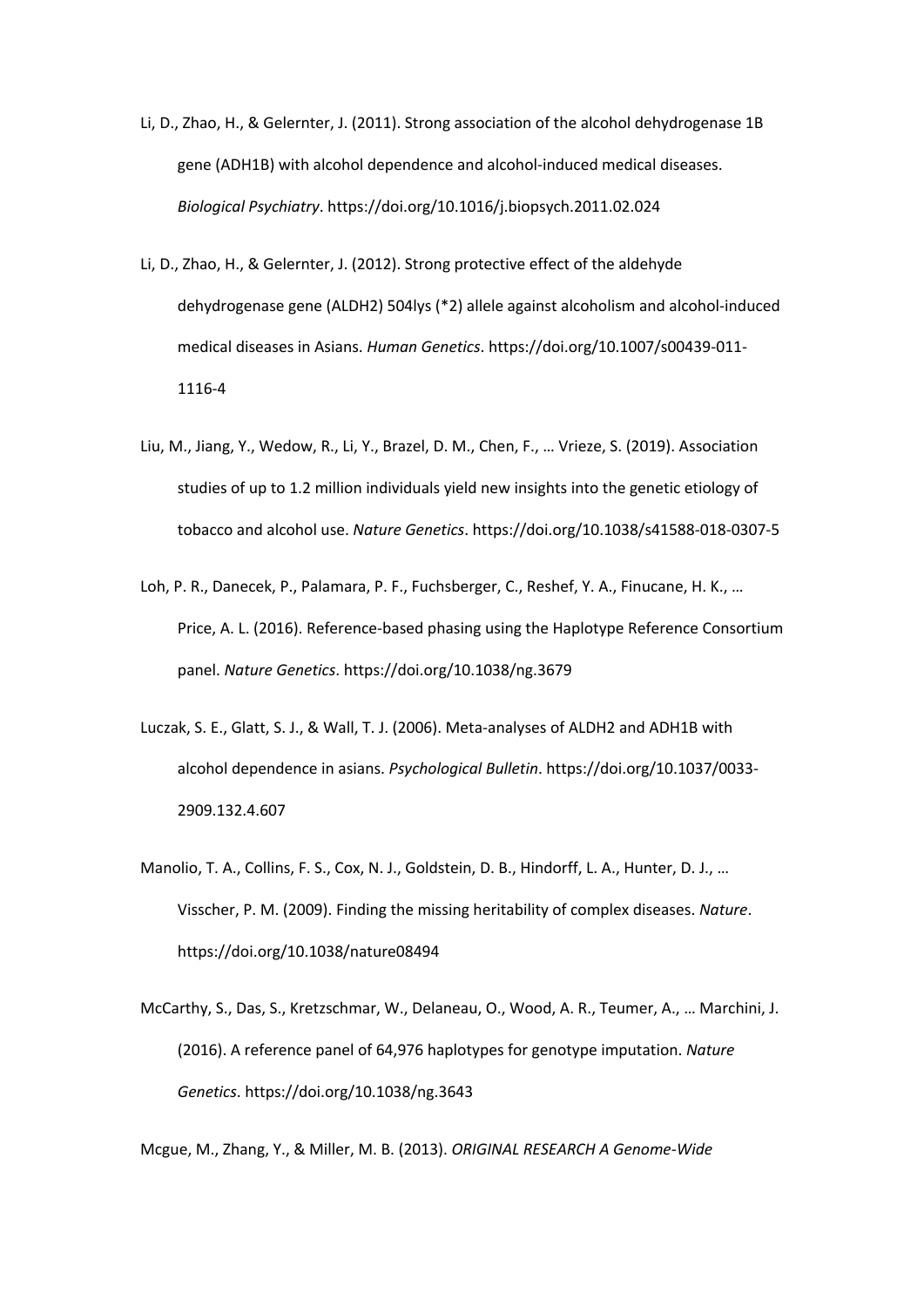*Association Study of Behavioral Disinhibition*. 363–373. https://doi.org/10.1007/s10519-013-9606-x

- Plomin, R., Haworth, C. M. A., & Davis, O. S. P. (2009). Common disorders are quantitative traits. *Nature Reviews Genetics*, *10*(12), 872–878. https://doi.org/10.1038/nrg2670
- R Core Team 2019. (2019). : A language and environment for statistical computing. *R Foundation for Statistical Computing, Vienna, Austria. URL Http://Www.R-Project.Org/.*

Rayner, W. (2015). HRC-1000G-check-bim.

- Sanchez-Roige, S., Palmer, A. A., Fontanillas, P., Elson, S. L., Adams, M. J., Howard, D. M., … Wilson, C. H. (2019). Genome-wide association study meta-analysis of the alcohol use disorders identification test (AUDIT) in two population-based cohorts. *American Journal of Psychiatry*. https://doi.org/10.1176/appi.ajp.2018.18040369
- Schork, N. J., & Schork, C. M. (1998). Issues and strategies in the genetic analysis of alcoholism and related addictive behaviors. *Alcohol*. https://doi.org/10.1016/S0741- 8329(97)00179-1
- Stickel, F., Moreno, C., Hampe, J., & Morgan, M. Y. (2017). The genetics of alcohol dependence and alcohol-related liver disease. *Journal of Hepatology*. https://doi.org/10.1016/j.jhep.2016.08.011
- Verhulst, B., Neale, M. C., & Kendler, K. S. (2015). The heritability of alcohol use disorders: A meta-analysis of twin and adoption studies. *Psychological Medicine*, *45*(5), 1061–1072. https://doi.org/10.1017/S0033291714002165
- Walters, G. D. (2002). The heritability of alcohol abuse and dependence: A meta-analysis of behavior genetic research. *American Journal of Drug and Alcohol Abuse*. https://doi.org/10.1081/ADA-120006742